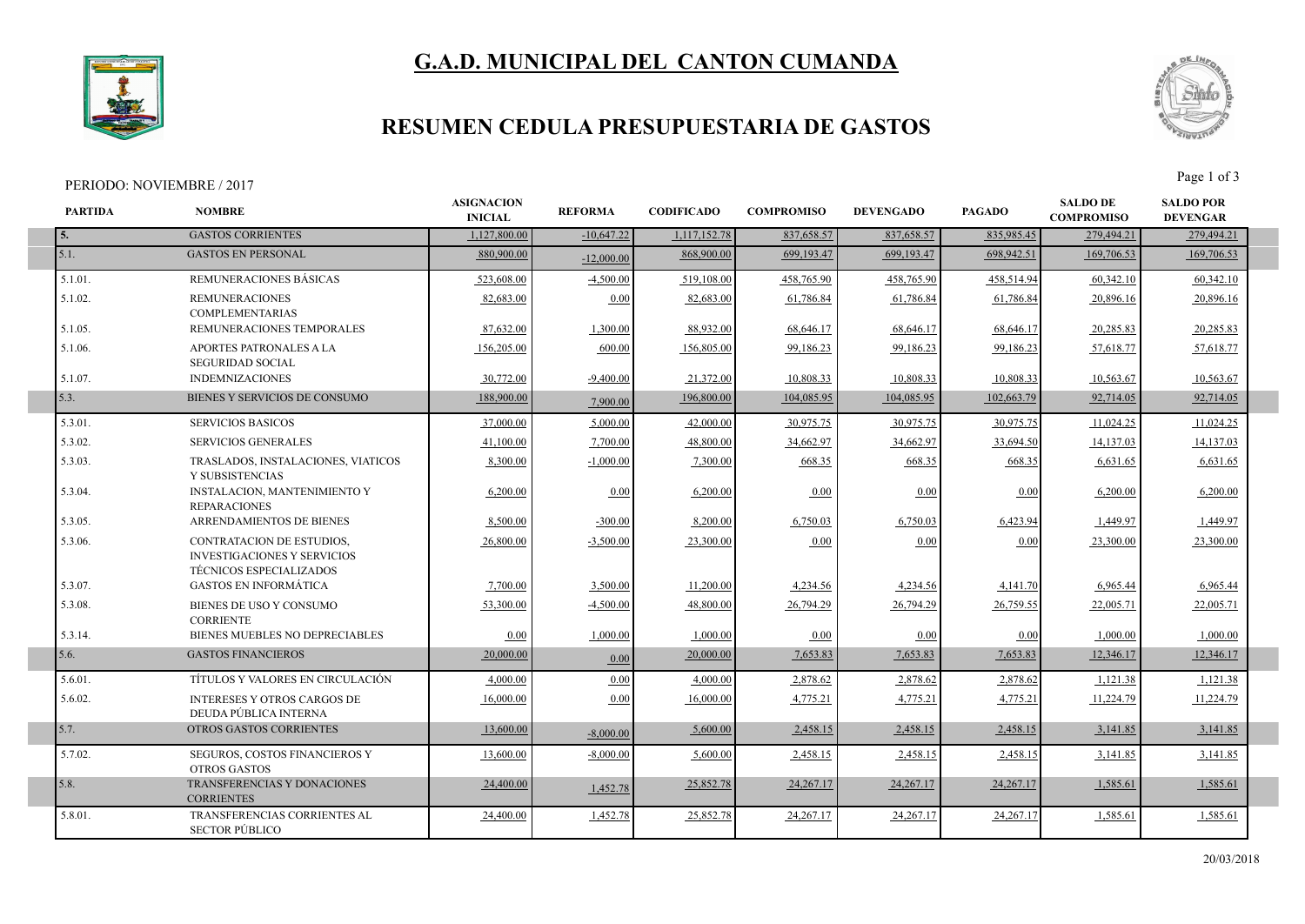# **G.A.D. MUNICIPAL DEL CANTON CUMANDA**



I

### **RESUMEN CEDULA PRESUPUESTARIA DE GASTOS**

#### PERIODO: NOVIEMBRE / 2017



| <b>GASTOS DE INVERSIÓN</b><br>3.398.099.93<br>64,523.71<br>3,462,623.64<br>1,777,098.08<br>1,777,098.08<br>1,771,639.74<br>1,685,525.56<br>7.<br>7.1.<br><b>GASTOS EN PERSONAL PARA INVERSIÓN</b><br>619,219.00<br>595,819.00<br>492,624.54<br>492,624.54<br>492,617.93<br>103,194.46<br>$-23,400,00$<br>7.1.01.<br>REMUNERACIONES BÁSICAS<br>311,055.00<br>24,600.00<br>335,655.00<br>295,663.79<br>295,663.79<br>295,657.18<br>39,991.21<br>7.1.02.<br>49.332.57<br>49,332.57<br><b>REMUNERACIONES</b><br>63,516.00<br>63,516.00<br>49.332.57<br>0.00<br>14,183.43<br><b>COMPLEMENTARIAS</b><br>7.1.05.<br>96,504.00<br>96,504.00<br>76,501.10<br>76,501.10<br>76,501.10<br>REMUNERACIONES TEMPORALES<br>0.00<br>20,002.90<br>7.1.06.<br>APORTES PATRONALES A LA<br>92,507.00<br>71,127.08<br>71,127.08<br>71,127.08<br>116,507.00<br>$-24,000.00$<br>21,379.92<br><b>SEGURIDAD SOCIAL</b><br>7.1.07.<br><b>INDEMNIZACIONES</b><br>31,637.00<br>$-24,000.00$<br>7,637.00<br>0.00<br>0.00<br>0.00<br>7,637.00<br>7.3.<br>BIENES Y SERVICIOS PARA INVERSIÓN<br>539,782.85<br>539,782.85<br>537,150.77<br>848,018.04<br>896, 341. 75<br>356,558.90<br>48.323.71<br>7.3.02.<br>58,000.00<br>63,700.00<br>35.258.42<br><b>SERVICIOS GENERALES</b><br>5,700.00<br>28,441.58<br>28,441.58<br>28,178.93<br>7.3.03.<br>4,600.00<br>3,700.00<br>503.73<br>503.73<br><b>TRASLADOS, INSTALACIONES</b><br>$-900.00$<br>503.73<br>3,196.27<br>VIÁTICOS Y SUBSISTENCIAS<br>7.3.04.<br><b>INSTALACIONES, MANTENIMIENTOS Y</b><br>15,300.00<br>111,944.00<br>46,004.12<br>46,004.12<br>45,679.68<br>65,939.88<br>96,644.00<br><b>REPARACIONES</b><br>7.3.05.<br>ARRENDAMIENTO DE BIENES<br>34,000.00<br>28,826.72<br>27,000.00<br>7,000.00<br>28,826.72<br>28,826.72<br>5,173.28<br>7.3.06.<br><b>CONTRATACIONES DE ESTUDIOS E</b><br>47,000.00<br>$-31,750.00$<br>15,250.00<br>4,139.19<br>4,139.19<br>4,139.19<br>11,110.81<br><b>INVESTIGACIONES</b><br>7.3.07.<br><b>GASTOS EN INFORMÁTICA</b><br>2,500.00<br>504.00<br>504.00<br>2,500.00<br>0.00<br>504.00<br>1,996.00<br>7.3.08.<br>BIENES DE USO Y CONSUMO DE<br>603,274.04<br>49,973.71<br>653,247.75<br>423,133.38<br>423,133.38<br>421,118.66<br>230,114.37<br><b>INVERSIÓN</b><br>7.3.14.<br>BIENES MUEBLES NO DEPRECIABLES<br>8,230.13<br>9,000.00<br>3,000.00<br>12,000.00<br>8,230.13<br>8,199.86<br>3,769.87<br>7.5.<br><b>OBRAS PÚBLICAS</b><br>1,619,901.89<br>1,628,901.89<br>547,843.57<br>547,843.57<br>545,782.70<br>1,081,058.32<br>9,000.00<br>7.5.01.<br>OBRAS DE INFRAESTRUCTURA<br>1.599.509.89<br>5,000.00<br>1,604,509.89<br>547,405.19<br>547,405.19<br>545,344.32<br>1,057,104.70<br>OBRAS EN LÍNEAS, REDES E<br>7.5.04.<br>10,392.00<br>12,000.00<br>22,392.00<br>438.38<br>438.38<br>438.38<br>21,953.62<br><b>INSTALACIONES ELÉCTRICAS</b><br>7.5.99.<br>ASIGNACIONES A DISTRIBUIR<br>10,000.00<br>$-8,000,00$<br>2,000.00<br>0.00<br>0.00<br>0.00<br>2,000.00<br>7.7.<br>OTROS GASTOS DE INVERSIÓN<br>23,003.06<br>13,000.00<br>43,600.00<br>23,003.06<br>22,244.28<br>20.596.94<br>30,600.00<br>7.7.01.<br><b>IMPUESTOS TASAS Y CONTRIBUCIONES</b><br>0.00<br>900.00<br>360.00<br>360.00<br>360.00<br>900.00<br>540.00<br>7.7.02.<br>SEGUROS, COSTOS FINANCIEROS Y<br>13,000.00<br>29,700.00<br>42,700.00<br>22,643.06<br>22,643.06<br>21,884.28<br>20,056.94 | <b>PARTIDA</b> | <b>NOMBRE</b> | <b>ASIGNACION</b><br><b>INICIAL</b> | <b>REFORMA</b> | <b>CODIFICADO</b> | <b>COMPROMISO</b> | <b>DEVENGADO</b> | <b>PAGADO</b> | <b>SALDO DE</b><br><b>COMPROMISO</b> | <b>SALDO POR</b><br><b>DEVENGAR</b> |
|------------------------------------------------------------------------------------------------------------------------------------------------------------------------------------------------------------------------------------------------------------------------------------------------------------------------------------------------------------------------------------------------------------------------------------------------------------------------------------------------------------------------------------------------------------------------------------------------------------------------------------------------------------------------------------------------------------------------------------------------------------------------------------------------------------------------------------------------------------------------------------------------------------------------------------------------------------------------------------------------------------------------------------------------------------------------------------------------------------------------------------------------------------------------------------------------------------------------------------------------------------------------------------------------------------------------------------------------------------------------------------------------------------------------------------------------------------------------------------------------------------------------------------------------------------------------------------------------------------------------------------------------------------------------------------------------------------------------------------------------------------------------------------------------------------------------------------------------------------------------------------------------------------------------------------------------------------------------------------------------------------------------------------------------------------------------------------------------------------------------------------------------------------------------------------------------------------------------------------------------------------------------------------------------------------------------------------------------------------------------------------------------------------------------------------------------------------------------------------------------------------------------------------------------------------------------------------------------------------------------------------------------------------------------------------------------------------------------------------------------------------------------------------------------------------------------------------------------------------------------------------------------------------------------------------------------------------------------------------------------------------------------------------------------------------------------------------------------------------------------------------------------------------------------------------------------------------------------------------------------------------------------------------------------------------------------------------|----------------|---------------|-------------------------------------|----------------|-------------------|-------------------|------------------|---------------|--------------------------------------|-------------------------------------|
|                                                                                                                                                                                                                                                                                                                                                                                                                                                                                                                                                                                                                                                                                                                                                                                                                                                                                                                                                                                                                                                                                                                                                                                                                                                                                                                                                                                                                                                                                                                                                                                                                                                                                                                                                                                                                                                                                                                                                                                                                                                                                                                                                                                                                                                                                                                                                                                                                                                                                                                                                                                                                                                                                                                                                                                                                                                                                                                                                                                                                                                                                                                                                                                                                                                                                                                                    |                |               |                                     |                |                   |                   |                  |               |                                      | 1,685,525.56                        |
|                                                                                                                                                                                                                                                                                                                                                                                                                                                                                                                                                                                                                                                                                                                                                                                                                                                                                                                                                                                                                                                                                                                                                                                                                                                                                                                                                                                                                                                                                                                                                                                                                                                                                                                                                                                                                                                                                                                                                                                                                                                                                                                                                                                                                                                                                                                                                                                                                                                                                                                                                                                                                                                                                                                                                                                                                                                                                                                                                                                                                                                                                                                                                                                                                                                                                                                                    |                |               |                                     |                |                   |                   |                  |               |                                      | 103,194.46                          |
|                                                                                                                                                                                                                                                                                                                                                                                                                                                                                                                                                                                                                                                                                                                                                                                                                                                                                                                                                                                                                                                                                                                                                                                                                                                                                                                                                                                                                                                                                                                                                                                                                                                                                                                                                                                                                                                                                                                                                                                                                                                                                                                                                                                                                                                                                                                                                                                                                                                                                                                                                                                                                                                                                                                                                                                                                                                                                                                                                                                                                                                                                                                                                                                                                                                                                                                                    |                |               |                                     |                |                   |                   |                  |               |                                      | 39,991.21                           |
|                                                                                                                                                                                                                                                                                                                                                                                                                                                                                                                                                                                                                                                                                                                                                                                                                                                                                                                                                                                                                                                                                                                                                                                                                                                                                                                                                                                                                                                                                                                                                                                                                                                                                                                                                                                                                                                                                                                                                                                                                                                                                                                                                                                                                                                                                                                                                                                                                                                                                                                                                                                                                                                                                                                                                                                                                                                                                                                                                                                                                                                                                                                                                                                                                                                                                                                                    |                |               |                                     |                |                   |                   |                  |               |                                      | 14,183.43                           |
|                                                                                                                                                                                                                                                                                                                                                                                                                                                                                                                                                                                                                                                                                                                                                                                                                                                                                                                                                                                                                                                                                                                                                                                                                                                                                                                                                                                                                                                                                                                                                                                                                                                                                                                                                                                                                                                                                                                                                                                                                                                                                                                                                                                                                                                                                                                                                                                                                                                                                                                                                                                                                                                                                                                                                                                                                                                                                                                                                                                                                                                                                                                                                                                                                                                                                                                                    |                |               |                                     |                |                   |                   |                  |               |                                      | 20,002.90                           |
|                                                                                                                                                                                                                                                                                                                                                                                                                                                                                                                                                                                                                                                                                                                                                                                                                                                                                                                                                                                                                                                                                                                                                                                                                                                                                                                                                                                                                                                                                                                                                                                                                                                                                                                                                                                                                                                                                                                                                                                                                                                                                                                                                                                                                                                                                                                                                                                                                                                                                                                                                                                                                                                                                                                                                                                                                                                                                                                                                                                                                                                                                                                                                                                                                                                                                                                                    |                |               |                                     |                |                   |                   |                  |               |                                      | 21,379.92                           |
|                                                                                                                                                                                                                                                                                                                                                                                                                                                                                                                                                                                                                                                                                                                                                                                                                                                                                                                                                                                                                                                                                                                                                                                                                                                                                                                                                                                                                                                                                                                                                                                                                                                                                                                                                                                                                                                                                                                                                                                                                                                                                                                                                                                                                                                                                                                                                                                                                                                                                                                                                                                                                                                                                                                                                                                                                                                                                                                                                                                                                                                                                                                                                                                                                                                                                                                                    |                |               |                                     |                |                   |                   |                  |               |                                      | 7,637.00                            |
|                                                                                                                                                                                                                                                                                                                                                                                                                                                                                                                                                                                                                                                                                                                                                                                                                                                                                                                                                                                                                                                                                                                                                                                                                                                                                                                                                                                                                                                                                                                                                                                                                                                                                                                                                                                                                                                                                                                                                                                                                                                                                                                                                                                                                                                                                                                                                                                                                                                                                                                                                                                                                                                                                                                                                                                                                                                                                                                                                                                                                                                                                                                                                                                                                                                                                                                                    |                |               |                                     |                |                   |                   |                  |               |                                      | 356,558.90                          |
|                                                                                                                                                                                                                                                                                                                                                                                                                                                                                                                                                                                                                                                                                                                                                                                                                                                                                                                                                                                                                                                                                                                                                                                                                                                                                                                                                                                                                                                                                                                                                                                                                                                                                                                                                                                                                                                                                                                                                                                                                                                                                                                                                                                                                                                                                                                                                                                                                                                                                                                                                                                                                                                                                                                                                                                                                                                                                                                                                                                                                                                                                                                                                                                                                                                                                                                                    |                |               |                                     |                |                   |                   |                  |               |                                      | 35.258.42                           |
|                                                                                                                                                                                                                                                                                                                                                                                                                                                                                                                                                                                                                                                                                                                                                                                                                                                                                                                                                                                                                                                                                                                                                                                                                                                                                                                                                                                                                                                                                                                                                                                                                                                                                                                                                                                                                                                                                                                                                                                                                                                                                                                                                                                                                                                                                                                                                                                                                                                                                                                                                                                                                                                                                                                                                                                                                                                                                                                                                                                                                                                                                                                                                                                                                                                                                                                                    |                |               |                                     |                |                   |                   |                  |               |                                      | 3,196.27                            |
|                                                                                                                                                                                                                                                                                                                                                                                                                                                                                                                                                                                                                                                                                                                                                                                                                                                                                                                                                                                                                                                                                                                                                                                                                                                                                                                                                                                                                                                                                                                                                                                                                                                                                                                                                                                                                                                                                                                                                                                                                                                                                                                                                                                                                                                                                                                                                                                                                                                                                                                                                                                                                                                                                                                                                                                                                                                                                                                                                                                                                                                                                                                                                                                                                                                                                                                                    |                |               |                                     |                |                   |                   |                  |               |                                      | 65,939.88                           |
|                                                                                                                                                                                                                                                                                                                                                                                                                                                                                                                                                                                                                                                                                                                                                                                                                                                                                                                                                                                                                                                                                                                                                                                                                                                                                                                                                                                                                                                                                                                                                                                                                                                                                                                                                                                                                                                                                                                                                                                                                                                                                                                                                                                                                                                                                                                                                                                                                                                                                                                                                                                                                                                                                                                                                                                                                                                                                                                                                                                                                                                                                                                                                                                                                                                                                                                                    |                |               |                                     |                |                   |                   |                  |               |                                      | 5,173.28                            |
|                                                                                                                                                                                                                                                                                                                                                                                                                                                                                                                                                                                                                                                                                                                                                                                                                                                                                                                                                                                                                                                                                                                                                                                                                                                                                                                                                                                                                                                                                                                                                                                                                                                                                                                                                                                                                                                                                                                                                                                                                                                                                                                                                                                                                                                                                                                                                                                                                                                                                                                                                                                                                                                                                                                                                                                                                                                                                                                                                                                                                                                                                                                                                                                                                                                                                                                                    |                |               |                                     |                |                   |                   |                  |               |                                      | 11,110.81                           |
|                                                                                                                                                                                                                                                                                                                                                                                                                                                                                                                                                                                                                                                                                                                                                                                                                                                                                                                                                                                                                                                                                                                                                                                                                                                                                                                                                                                                                                                                                                                                                                                                                                                                                                                                                                                                                                                                                                                                                                                                                                                                                                                                                                                                                                                                                                                                                                                                                                                                                                                                                                                                                                                                                                                                                                                                                                                                                                                                                                                                                                                                                                                                                                                                                                                                                                                                    |                |               |                                     |                |                   |                   |                  |               |                                      | 1,996.00                            |
|                                                                                                                                                                                                                                                                                                                                                                                                                                                                                                                                                                                                                                                                                                                                                                                                                                                                                                                                                                                                                                                                                                                                                                                                                                                                                                                                                                                                                                                                                                                                                                                                                                                                                                                                                                                                                                                                                                                                                                                                                                                                                                                                                                                                                                                                                                                                                                                                                                                                                                                                                                                                                                                                                                                                                                                                                                                                                                                                                                                                                                                                                                                                                                                                                                                                                                                                    |                |               |                                     |                |                   |                   |                  |               |                                      | 230, 114.37                         |
|                                                                                                                                                                                                                                                                                                                                                                                                                                                                                                                                                                                                                                                                                                                                                                                                                                                                                                                                                                                                                                                                                                                                                                                                                                                                                                                                                                                                                                                                                                                                                                                                                                                                                                                                                                                                                                                                                                                                                                                                                                                                                                                                                                                                                                                                                                                                                                                                                                                                                                                                                                                                                                                                                                                                                                                                                                                                                                                                                                                                                                                                                                                                                                                                                                                                                                                                    |                |               |                                     |                |                   |                   |                  |               |                                      | 3,769.87                            |
|                                                                                                                                                                                                                                                                                                                                                                                                                                                                                                                                                                                                                                                                                                                                                                                                                                                                                                                                                                                                                                                                                                                                                                                                                                                                                                                                                                                                                                                                                                                                                                                                                                                                                                                                                                                                                                                                                                                                                                                                                                                                                                                                                                                                                                                                                                                                                                                                                                                                                                                                                                                                                                                                                                                                                                                                                                                                                                                                                                                                                                                                                                                                                                                                                                                                                                                                    |                |               |                                     |                |                   |                   |                  |               |                                      | 1,081,058.32                        |
|                                                                                                                                                                                                                                                                                                                                                                                                                                                                                                                                                                                                                                                                                                                                                                                                                                                                                                                                                                                                                                                                                                                                                                                                                                                                                                                                                                                                                                                                                                                                                                                                                                                                                                                                                                                                                                                                                                                                                                                                                                                                                                                                                                                                                                                                                                                                                                                                                                                                                                                                                                                                                                                                                                                                                                                                                                                                                                                                                                                                                                                                                                                                                                                                                                                                                                                                    |                |               |                                     |                |                   |                   |                  |               |                                      | 1,057,104.70                        |
|                                                                                                                                                                                                                                                                                                                                                                                                                                                                                                                                                                                                                                                                                                                                                                                                                                                                                                                                                                                                                                                                                                                                                                                                                                                                                                                                                                                                                                                                                                                                                                                                                                                                                                                                                                                                                                                                                                                                                                                                                                                                                                                                                                                                                                                                                                                                                                                                                                                                                                                                                                                                                                                                                                                                                                                                                                                                                                                                                                                                                                                                                                                                                                                                                                                                                                                                    |                |               |                                     |                |                   |                   |                  |               |                                      | 21,953.62                           |
|                                                                                                                                                                                                                                                                                                                                                                                                                                                                                                                                                                                                                                                                                                                                                                                                                                                                                                                                                                                                                                                                                                                                                                                                                                                                                                                                                                                                                                                                                                                                                                                                                                                                                                                                                                                                                                                                                                                                                                                                                                                                                                                                                                                                                                                                                                                                                                                                                                                                                                                                                                                                                                                                                                                                                                                                                                                                                                                                                                                                                                                                                                                                                                                                                                                                                                                                    |                |               |                                     |                |                   |                   |                  |               |                                      | 2,000.00                            |
|                                                                                                                                                                                                                                                                                                                                                                                                                                                                                                                                                                                                                                                                                                                                                                                                                                                                                                                                                                                                                                                                                                                                                                                                                                                                                                                                                                                                                                                                                                                                                                                                                                                                                                                                                                                                                                                                                                                                                                                                                                                                                                                                                                                                                                                                                                                                                                                                                                                                                                                                                                                                                                                                                                                                                                                                                                                                                                                                                                                                                                                                                                                                                                                                                                                                                                                                    |                |               |                                     |                |                   |                   |                  |               |                                      | 20,596.94                           |
|                                                                                                                                                                                                                                                                                                                                                                                                                                                                                                                                                                                                                                                                                                                                                                                                                                                                                                                                                                                                                                                                                                                                                                                                                                                                                                                                                                                                                                                                                                                                                                                                                                                                                                                                                                                                                                                                                                                                                                                                                                                                                                                                                                                                                                                                                                                                                                                                                                                                                                                                                                                                                                                                                                                                                                                                                                                                                                                                                                                                                                                                                                                                                                                                                                                                                                                                    |                |               |                                     |                |                   |                   |                  |               |                                      | 540.00                              |
| <b>OTROS GASTOS</b>                                                                                                                                                                                                                                                                                                                                                                                                                                                                                                                                                                                                                                                                                                                                                                                                                                                                                                                                                                                                                                                                                                                                                                                                                                                                                                                                                                                                                                                                                                                                                                                                                                                                                                                                                                                                                                                                                                                                                                                                                                                                                                                                                                                                                                                                                                                                                                                                                                                                                                                                                                                                                                                                                                                                                                                                                                                                                                                                                                                                                                                                                                                                                                                                                                                                                                                |                |               |                                     |                |                   |                   |                  |               |                                      | 20,056.94                           |
| 7.8.<br>TRANSFERENCIAS Y DONACIONES PARA<br>297,961.00<br>297,961.00<br>173,844.06<br>173,844.06<br>173,844.06<br>124,116.94<br>0.00<br><b>INVERSIÓN</b>                                                                                                                                                                                                                                                                                                                                                                                                                                                                                                                                                                                                                                                                                                                                                                                                                                                                                                                                                                                                                                                                                                                                                                                                                                                                                                                                                                                                                                                                                                                                                                                                                                                                                                                                                                                                                                                                                                                                                                                                                                                                                                                                                                                                                                                                                                                                                                                                                                                                                                                                                                                                                                                                                                                                                                                                                                                                                                                                                                                                                                                                                                                                                                           |                |               |                                     |                |                   |                   |                  |               |                                      | 124,116.94                          |